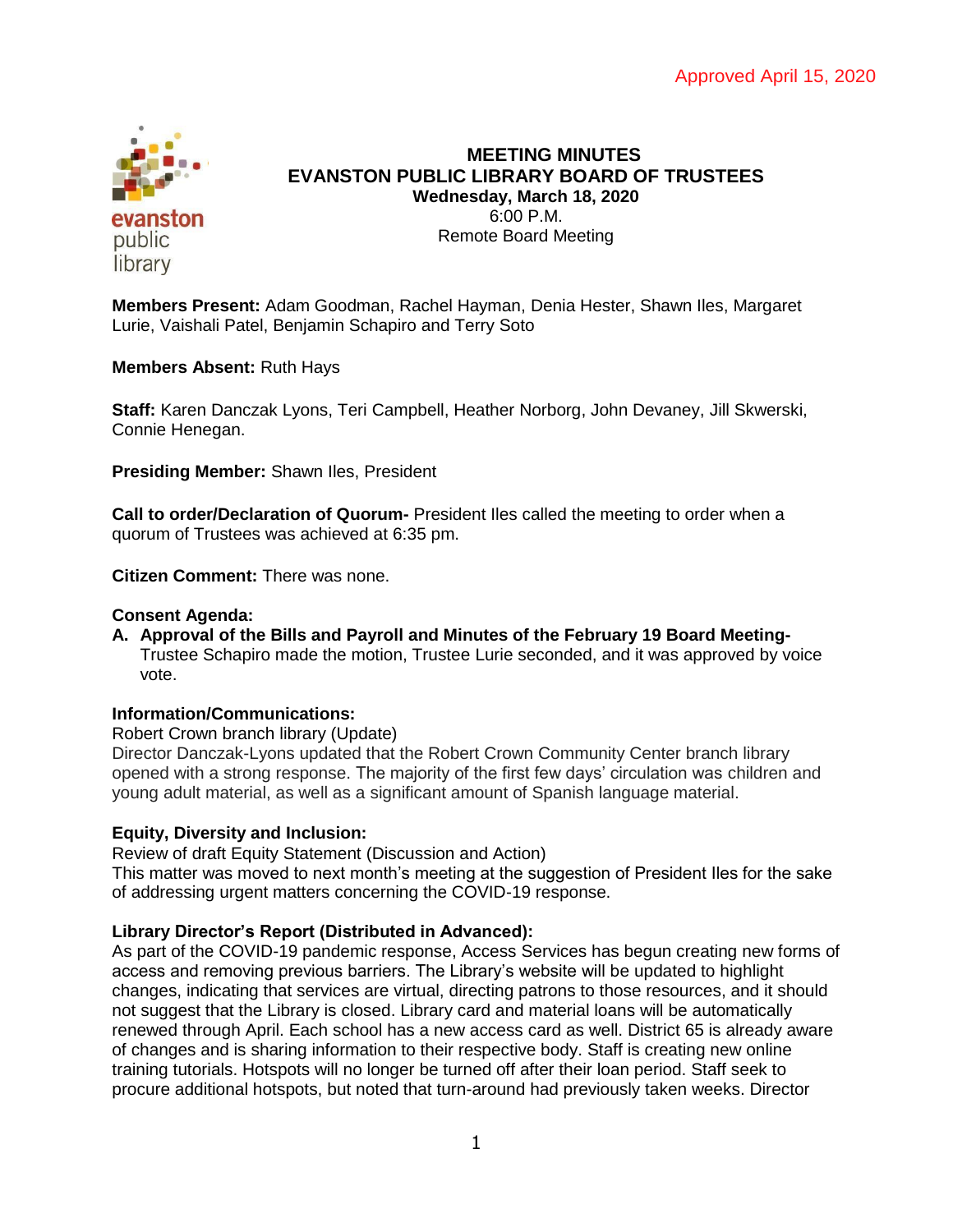Danczak-Lyons confirmed that staff pay for this pay period will follow the normal schedule, and it will be reviewed after the current pay period.

The board requested that online services expanded during this time and emphasized creative flexibility for librarians to meet their goals while under current circumstances. The board also requested weekly updates to the public or board on what is new or changing in response to digital services and access during mandated social distancing and mandated self-isolation.

### **Staff Report:**

A. Administrative Services Report (Teri Campbell) The report was provided in writing and there was no discussion.

#### **Board Report/Development:**

Facilities Committee The Committee met to learn of options for expansion in community areas of high priority:

### **5th ward facilities.**

Director Danczak-Lyons and Trustee Hester scouted possible branch locations in the city's 5th Ward. Commercial offerings in the ward are limited. Four potential locations were discussed including the long-term option to become an anchor tenant when the Family Focus building is redeveloped. Size and accessibility (ADA compliance) were at issue for two of the options deemed unacceptable. Trustee Hayman suggested the old Foster school location as a another possible site.

While Director Danczak-Lyons sought guidance for the scope of this project, Trustee Hester suggested the end of 2020 as a potential deadline to know of a location. Trusteer Schapiro prefers housing the future branch in the Family Focus location as a long term solution, but using the church location in the short term. More updates likely to come next month about Family Focus merger.

#### **8th ward facilities.**

City-owned space on Howard Street currently underutilized, but location would be a "considerable investment" to be code-compliant. Space would need development for its roof, restrooms, heating, and sprinklers. Devaney provided a rough estimate of \$400,000 for redevelopment which would require an adjustment in the capital budget. Board will be updated in future meetings regarding progress.

#### **Unfinished Business:**

There was none.

#### **New Business: Strategic Plan Consultant Agreement (Discussion and Action)**

This matter was moved to next month's meeting at the suggestion of President Iles for the sake of addressing urgent matters concerning the COVID-19 response.

# **Library Closure (Ratification)**

Trustee Schapiro moved, President Iles seconded, to ratify Director's actions to close Library facilities pursuant to CDC, Illinois Public Department of Health, and City of Evanston guidance on COVID-19.